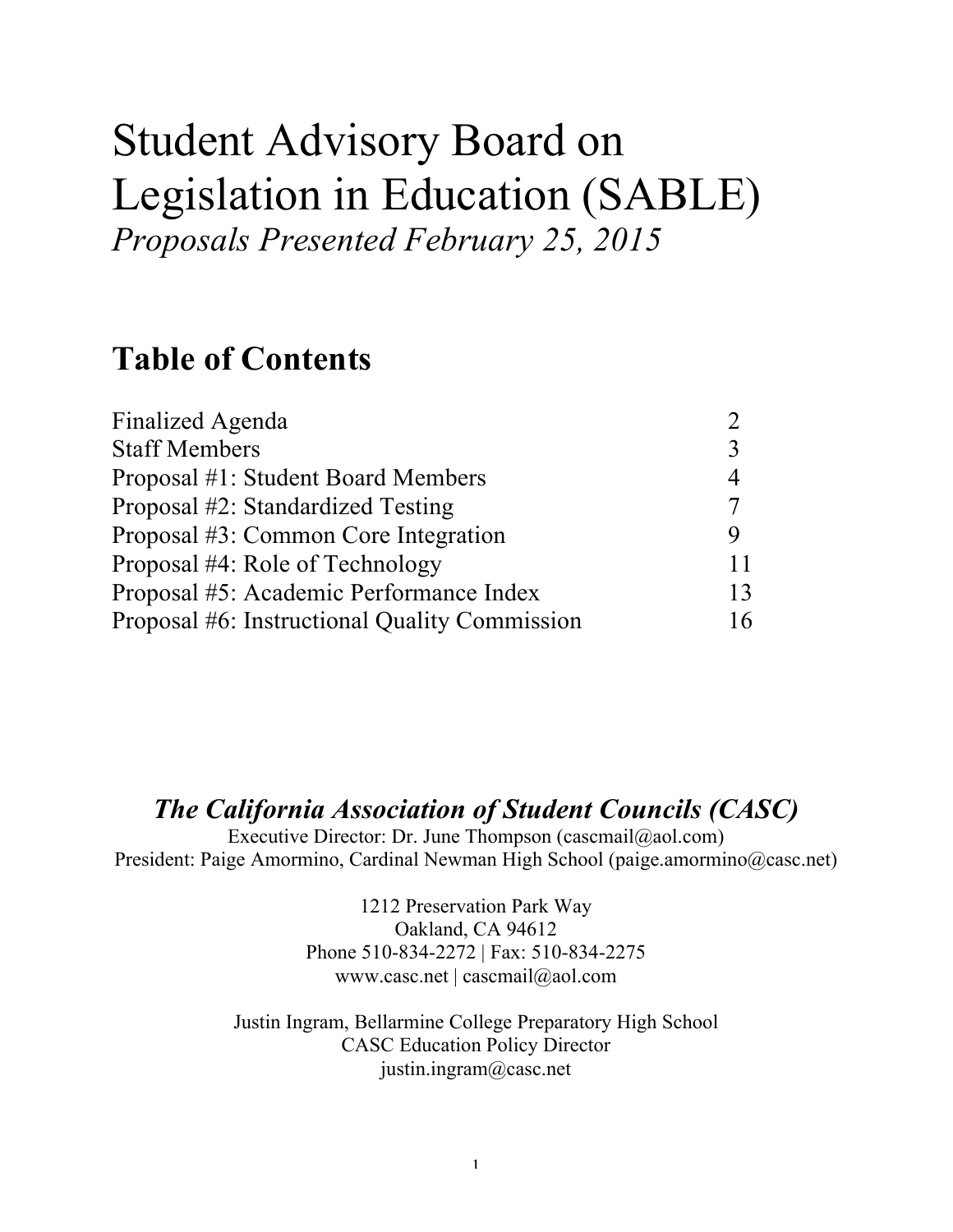## **FINALIZED AGENDA**

## **Informational Hearing February 25, 2015 9:00am – 11:00am Subject: California Association of Student Councils (CASC)**

Introduction by Justin Ingram, CASC Education Policy Director

- I. Student Board Members
	- a. Proposal (5 minutes)
	- b. Question and answer period (10 minutes)
- II. Standardized Testing
	- a. Proposal (5 minutes)
	- b. Question and answer period (10 minutes)
- III. Common Core Integration
	- a. Proposal (5 minutes)
	- b. Question and answer period (10 minutes)
- IV. Role of Technology
	- a. Proposal (5 minutes)
	- b. Question and answer period (10 minutes)
- V. Academic Performance Index
	- a. Proposal (5 minutes)
	- b. Question and answer period (10 minutes)
- VI. Instructional Quality Commission
	- a. Proposal (5 minutes)
	- b. Question and answer period (10 minutes)

Final Questions and Comments (10 minutes)

Closing Remarks by Justin Ingram, CASC Education Policy Director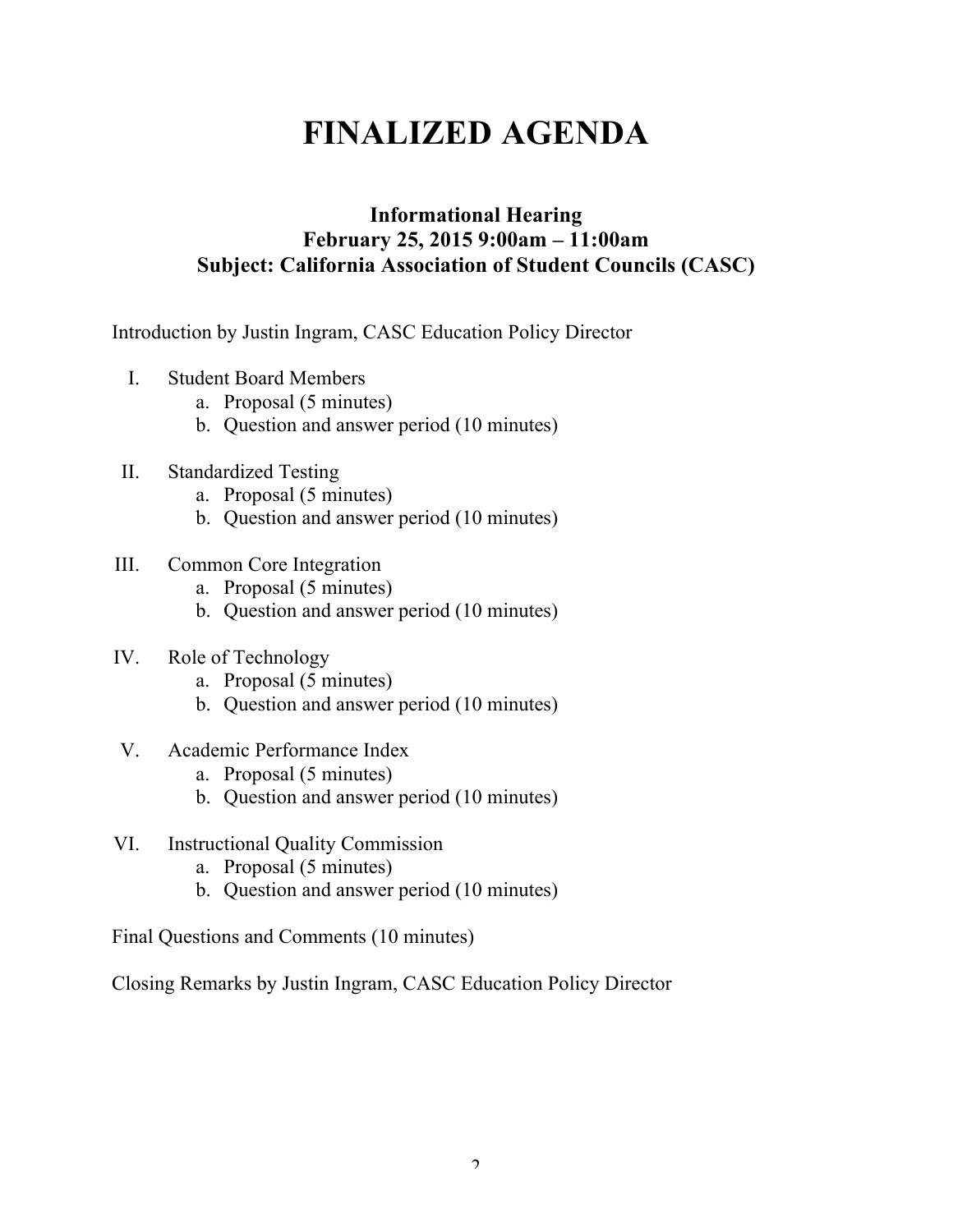## **STAFF MEMBERS**

*Director* Justin Ingram - Bellarmine College Preparatory High School, San Jose

*Assistant Director*  Jennifer Yi - Troy High School, Fullerton

*Advisor*  Raffi Margossian - University of California, Berkeley

*Administrative Team* Paige Amormino - Cardinal Newman High School, Santa Rosa

#### *Facilitators*

Hiro Bower - University of California, Santa Barbara Hector Delgado - University of California, Los Angeles Samantha Hunt - Dominican University, San Rafael Isha Patel - University of California, Berkeley Heather Vaughan - University of California, Los Angeles

*Research Team Lead* Shawn Ahdout - Beverly Hills High School, Beverly Hills

*Research Team* Matthew Lee - University High School, Irvine Emily Sim - Troy High School, Fullerton Simon Zhou - Canyon High School, Anaheim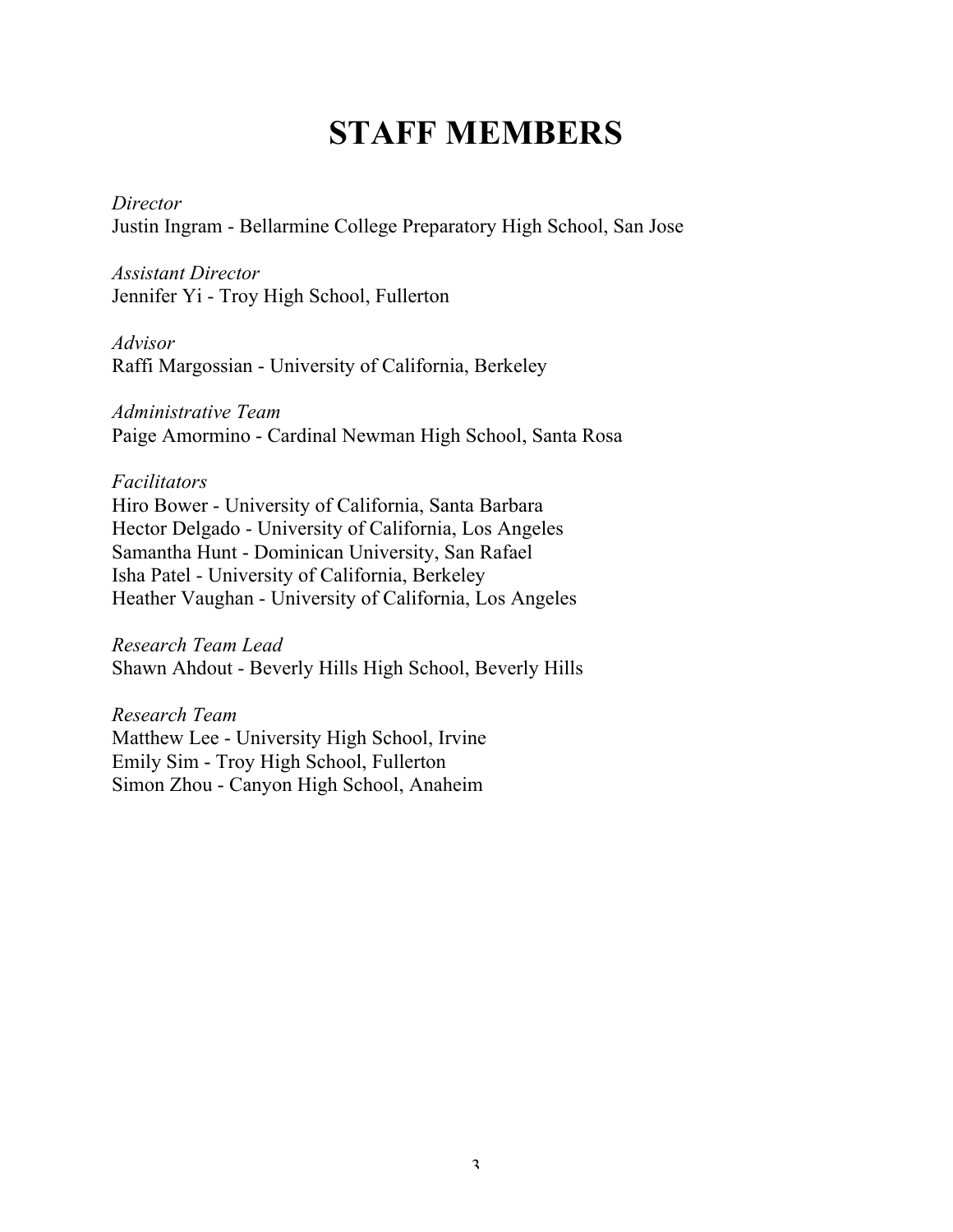| Topic:       | District Student Board Members                                                                              |
|--------------|-------------------------------------------------------------------------------------------------------------|
| Presenters:  | Jennifer Kaplan, Tesoro High School, Las Flores; Ethan Kwan, Canyon High School, Anaheim;                   |
|              | Sandra Luo, Troy High School, Fullerton; Kyle Mehrian, Beverly Hills High School, Beverly                   |
|              | <b>Hills</b>                                                                                                |
| Facilitator: | Hiro Bower, University of California, Santa Barbara                                                         |
|              | Group Members: Gavin Harrell, Central Valley High School, Shasta Lake; Brigette Hernandez Excelsior Charter |
|              | School, Victorville: Deborah Lee, Beverly Hills High School, Beverly Hills; James Oian, Yorba               |
|              | Linda High School, Yorba Linda; Jane Xu, Albany High School, Albany                                         |

#### I. **PRIORITY**

The Student Advisory Board on Legislation in Education, a program of the California Association of Student Councils, supports student involvement in the decision-making process.

#### II. **RECOMMENDED LEGISLATIVE ACTION**

The Student Advisory Board recommends that the legislature:

- 1. Amend education code 35012 to require a formal elimination process for the position of the Student Board Member by the district education board in the case of a desired removal of the position.
- 2. Amend education code 35012 to require a 60-day response limit after an appropriate student petition for the addition of a Student Board Member position is received.

## III. **PROVEN RESULTS AND RATIONALE**

Regarding the implementation of a proper, valid elimination process for the position of Student Board Member on district boards:

- Students deserve meaningful involvement in the decision-making process as the primary stakeholders in their education system.
- The implementation of a valid elimination process provides transparency regarding how and why the position was removed.
- In the fall of 2013, the Student Board Member position was eliminated from the Beverly Hills Unified School District board of education without any public record or official vote. The student board member position was nonexistent for one semester. Through the efforts of one student, the board members eventually reinstated the position, but the elimination of the position still remains a threat.

Regarding the requirement of district school boards to appoint at student board member within 60 days after a student petition is received: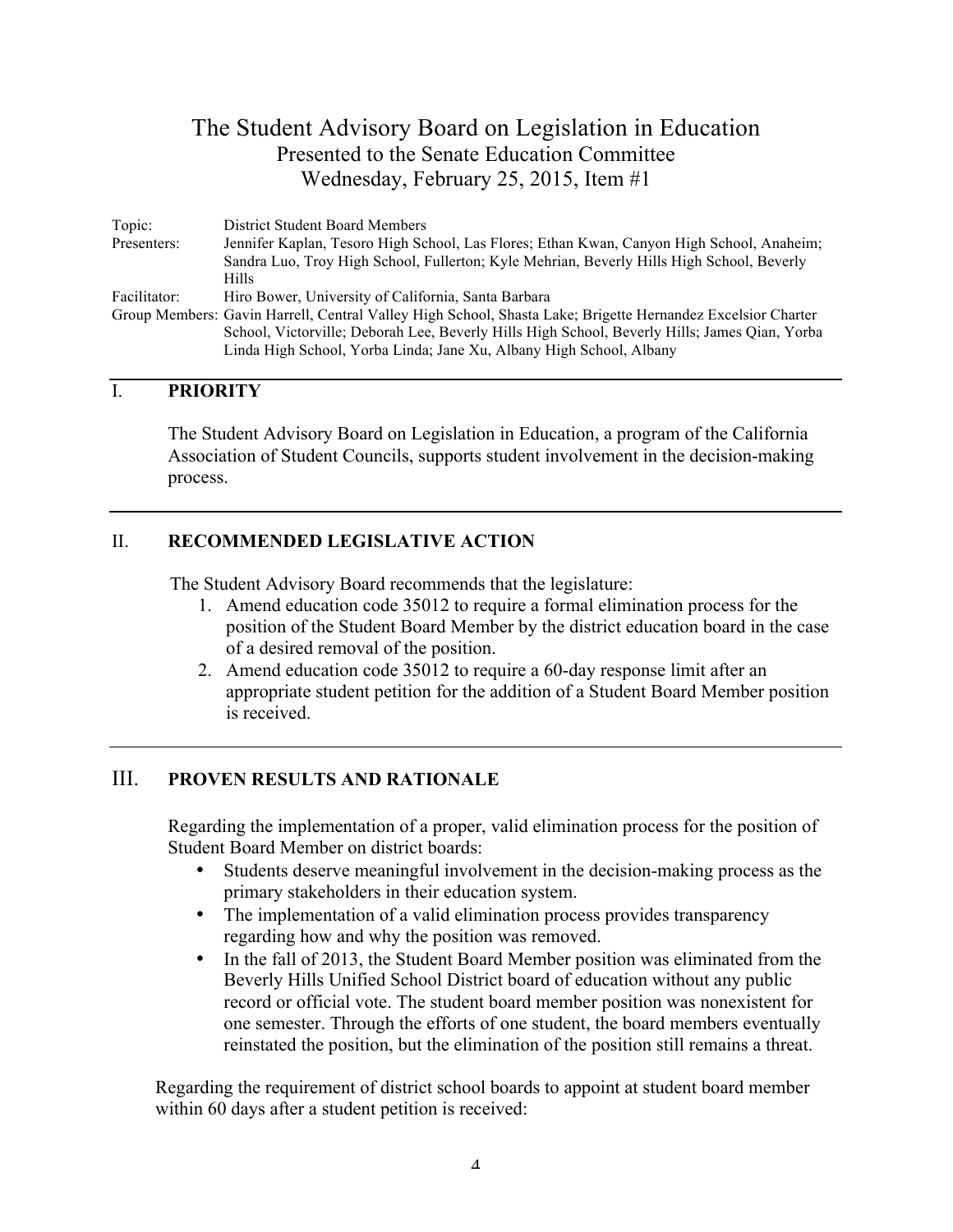- AB 1007, which requested that district school boards appoint a student board member within 30 days after a student petition is received, was passed by both the State Senate and Assembly in 2009. Governor Schwarzenegger vetoed this bill, stating in a public letter that AB 1007 was unnecessary because he was unaware of "any school board intentionally withholding action on a student representation petition."
- Students from the Los Angeles Unified School District petitioned their school board with over one thousand signatures to create a student board member position in the spring of 2014. However, the board had not responded to the request over three months later. This proposal would ensure that every student who is interested in serving on a school board is given the opportunity to do so within a reasonable time frame.

- California Education Code 35012, the only reference to the district Student Board Member position, explicitly states the process of establishing the position but lacks the explanation of a formal removal process. The district school boards have the ability to remove the Student Board Member position without basis nor the consent of the board's constituents.
- Since there is not a specified period in which the board must respond to students' petition regarding the Student Board Member position, the board has the capability of delaying the establishment of a Student Board Member and possibly ignoring the petition altogether.
- Ultimately, student voice is being disenfranchised by the district school board because there is no accountability for the petitions that are filed as well as protection for the preexisting Student Board Member positions.

## V. **FISCAL ANALYSIS**

No costs will be incurred by this bill.

## VI. **PREVIOUS ACTION**

*Current legislative action*

• AB 1007 – Require that district school boards respond to a student petition for a Student Board Member within 30 days.

*Student/CASC action*

- SABLE 2004 Amend Section 35012 (d) of the California Education Code to ensure that every school bard has a student board member with preferential voting rights.
- SABLE 2010 Require that district school boards respond to a student petition for a student board member within 30 days. Publicize any openings to the student board member position that becomes open within the term of the position within 30 days.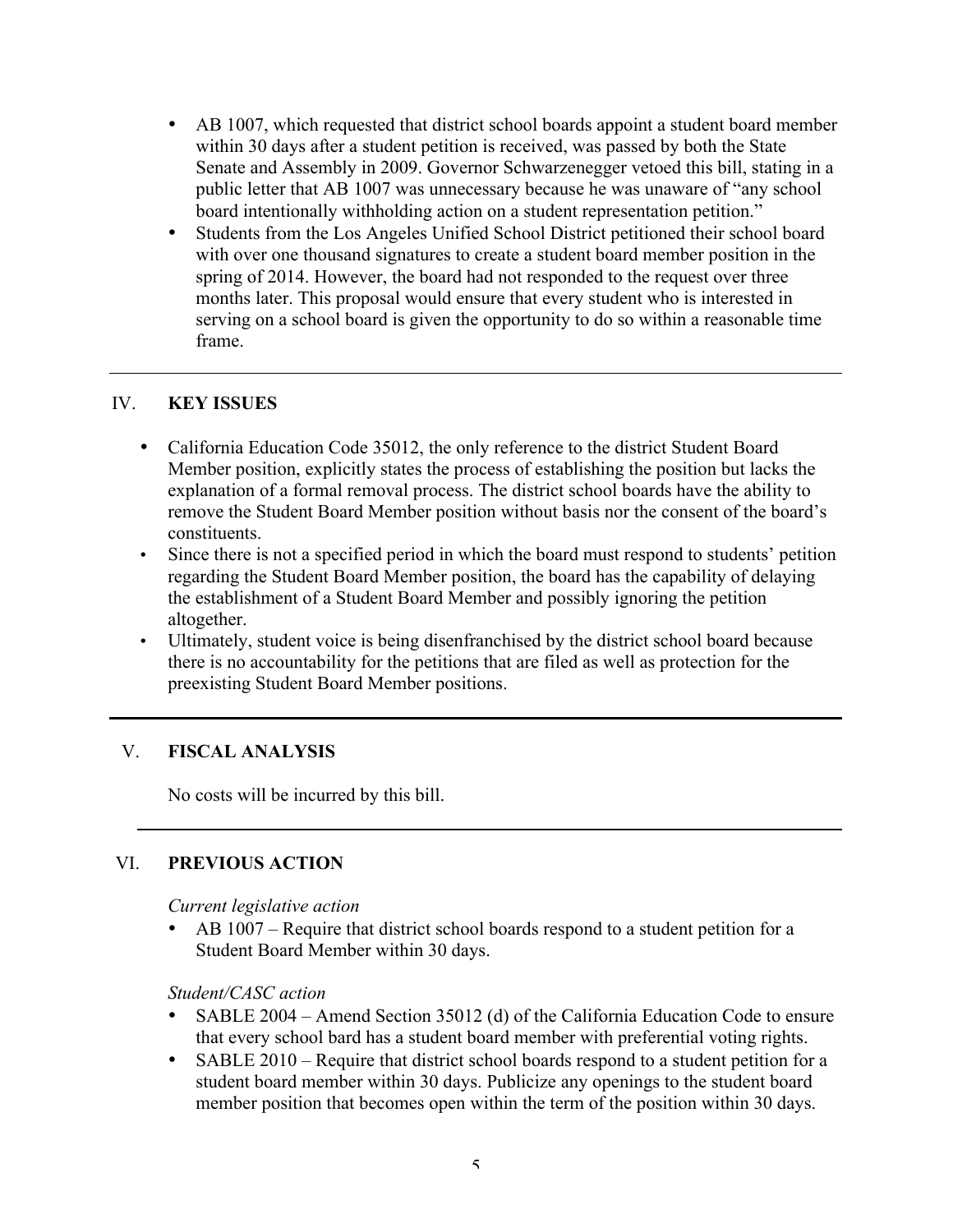• SABLE 2014 – Amend 25012 to remove the requirement that students obtain evidence that 10 percent of the district's students support a student board member. Any high school student should be able to create a Student Board Member position by simply submitting a formal request.

## VII. **REFERENCES**

"LAUSD Board Moves Closer to Including Student Representative." *Los Angeles Unified School District.* 8 Apr. 2014. Web. 24 Feb. 2015.

<http://achieve.lausd.net/cms/lib08/CA01000043/Centricity/Domain/127/nr-studentvoteds.pdf>.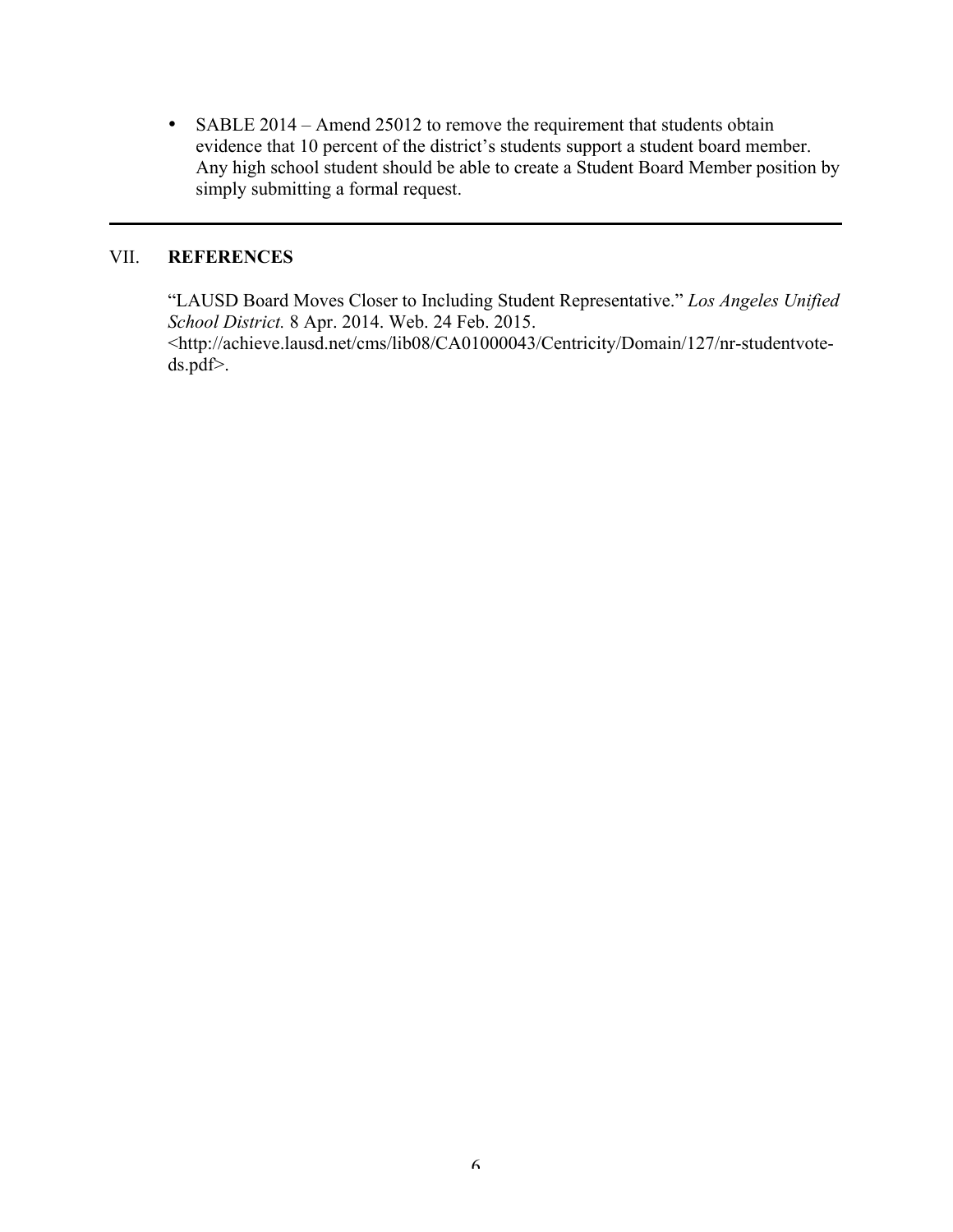| Topic:       | Student Voice in Standardized Testing                                                                |
|--------------|------------------------------------------------------------------------------------------------------|
| Presenters:  | Amanda Parker, Lincoln High School, Stockton; Melinda Guo, Valencia High School, Placentia;          |
|              | Roman Kaufman, Santa Susana High School, Simi Valley                                                 |
| Facilitator: | Hector Delgado, University of California at Los Angeles                                              |
|              | Group Members: Srilekha Bonala, Mira Loma High School, Folsom; Jonathan Chambers, Excelsior Charter, |
|              | Victorville; Maya Holikatti, Mira Loma High School, Folsom; Carlos Maldonado, Excelsior              |
|              | Charter School, Victorville; Michelle Tran, Valencia High School, Placentia; Jasmine Yong,           |
|              | Oakdale High School, Oakdale                                                                         |

## I. **PRIORITY**

The Student Advisory Board on Legislation in Education, a program of the California Association of Student Councils, proposes the solidification of student input within the creation of a High School Exit Exam that reflects Common Core standards as a priority.

## II. **RECOMMENDED LEGISLATIVE ACTION**

The Student Advisory Board on Legislation in Education recommends the definition of stakeholders, as defined in SB No. 172, Section 1, be expanded to include students.

### III. **PROVEN RESULTS AND RATIONALE**

The creation of the CAHSEE was intended to adhere to changing education standards in 1999. The exam, first imposed upon the class of 2006, tests students' skills solely in mathematics up to Algebra I and reading and writing up to the tenth grade, thus not accurately reflecting the course level of the average test taker. Since its first application nine years ago, there have been no changes or updates to the test material. However, in March 2012, the State Board of Education began the implementation of a transitional stage in order to align school curriculum with Common Core standards. The CAHSEE does not accurately reflect these standards, which are supposedly being taught in classrooms. Rather, its questions are worded in a manner that requires students to draw out specific knowledge that students may lack if not taught. Tests that align with Common Core standards allow for a student to exercise their critical thinking skills as well as demonstrating knowledge of concepts taught in the classroom. Because of the discrepancy between student knowledge and test content, student input is critical in the development of a new High School Exit Exam test to ensure that it is not only accurately representing knowledge taught as according to state standards, but student ability and creativity, skills needed after graduation. The CAHSEE's effectiveness as an exit exam is hindered by its irrelevance post-graduation. By ensuring student voice within the creation process for a new High School Exit Exam, the issue of irrelevance will be eliminated, as students experience the test and its effects firsthand.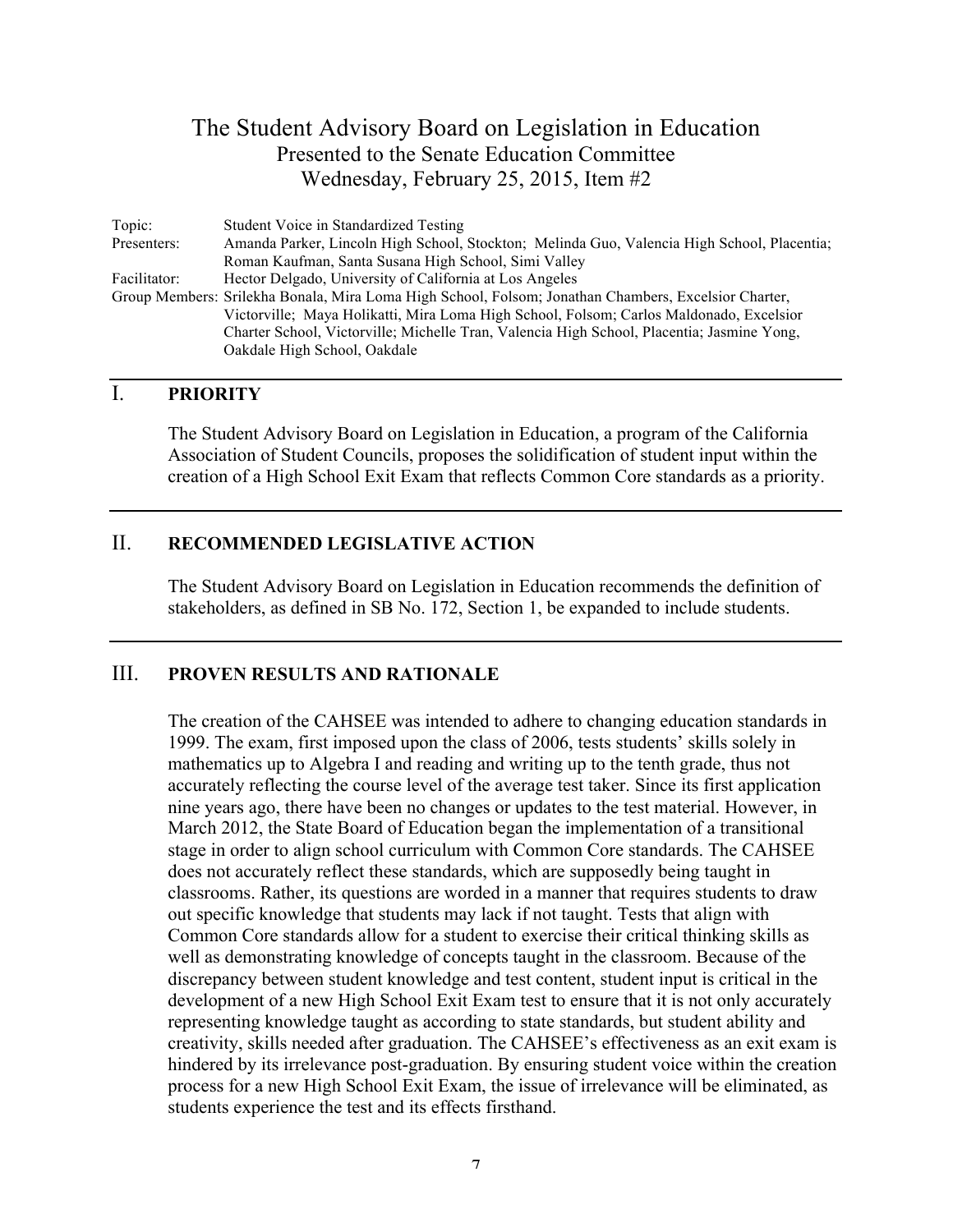- The CAHSEE does not accurately reflect the Common Core standards and graduation readiness.
- The CAHSEE asks questions that promote the memorization of existing facts rather than asking students open-ended questions requiring the development of creative ideas and the utilization of critical thinking.
- The CAHSEE was created without student input.

## V. **FISCAL ANALYSIS**

This recommendation will only require travel expenses and accommodations for the student representative(s) on the advisory panel, which will vary depending on the location of the representative(s) chosen.

## VI. **PREVIOUS ACTION**

*Current Legislative Action*

• SB 172 — Liu's Suspension of the High School Exit Exam

*Previous Student Advisory Board on Education Recommendations*

- "Standardized Testing Accountability and Content" (SABE 2011) Reformatting the California Standardized Test (CST)
- "Standardized Assessments" (SABE 2014) Establishes a standardized test that assesses the California State Standards and reflects common core curriculum.

## *Relevant Education Code*

Part 33: Instructional Materials and Testing; Chapter 9: High School Exit Examination; Sections 60850-60859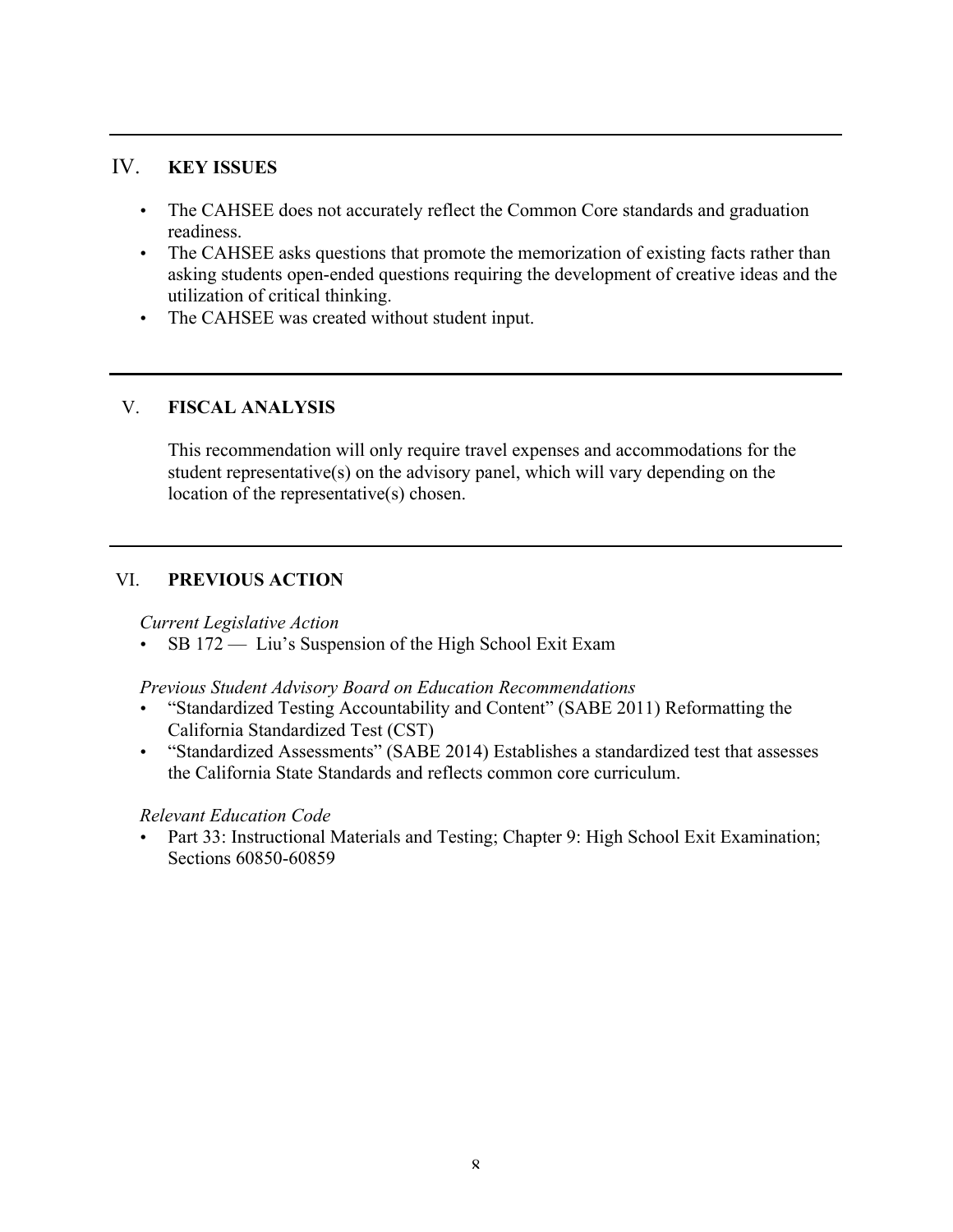| Topic:       | Common Core & Next Generation Science Standards                                                      |
|--------------|------------------------------------------------------------------------------------------------------|
| Presenters:  | Rachel Alaynick, High Tech High School, Van Nuys; Evie Klaassen, Windsor High Schol,                 |
|              | Windsor; Jacqueline Rank, Foothill High School, Palo Cerdo                                           |
| Facilitator: | Samanta Hunt, Dominican University, San Rafael                                                       |
|              | Group Members: Ana Alvarado, Metwest High School, Oakland; Sunshine Cho, South Pasadena High School, |
|              | South Pasadena; Emmett Jang, South Pasadena High School, South Pasadena; Andrew Kim, Los             |
|              | Alamitos High School, Los Alamitos; Ryan Lee, Harvard-Westlake High School, Studio City;             |
|              | Robert Margossian, Cleveland High School, Roseda; Taylor Wang, Newbury Park High School,             |
|              | Newbury Park                                                                                         |

## I. **PRIORITY**

The Student Advisory Board on Legislation in Education, a program of the California Association of Student Councils, establishes improving relationships between students and schools districts in regards to the new Common Core State Standards and Next Generation Science Standards as a priority.

## II. **RECOMMENDED LEGISLATIVE ACTION**

The Student Advisory Board recommends that the legislature

- 1. Support the Common Core and Next Generation Science Standard Implementation Fund Act, authored by Assembly Member Susan Bonilla and sponsored by the Association of California School Administrators (ACSA)
- 2. Add student feedback questions to the end of the Smarter Balance Assessment Consortium tests. Individual school districts will use the responses to evaluate the effectiveness of CCSS and NGSS teaching practices.

## III. **PROVEN RESULTS AND RATIONALE**

- Assembly Member Susan Bonilla's bill delegates \$1.1 billion for the reimbursement of all schools and districts for funds spent implementing Common Core and an additional \$900 million for further development and integration of Common Core. We as students support further funding for CCSS to provide more aid to districts and teachers during this transition period.
- The California State Legislature has shown support for student feedback on curriculum and teaching methods through previous legislative action (SB 1422). The Student Advisory Board believes that student feedback on CCSS and NGSS will be valuable for districts in adopting teaching methods.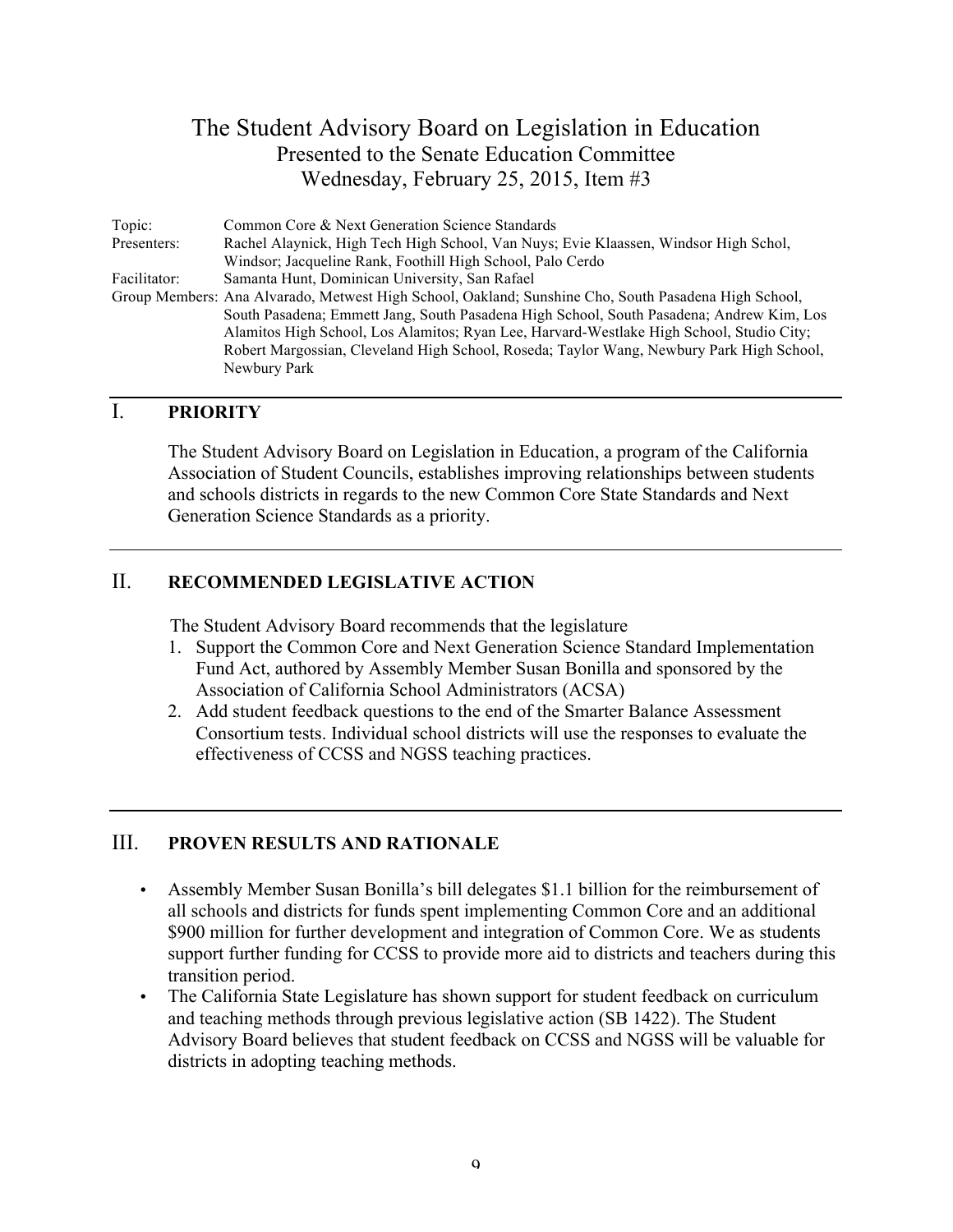- Districts and teachers can utilize the feedback to implement new practices, which grants them independence in evaluating student feedback to improve CCSS and NGSS teaching methods.
- The California High School Exit Exam is an example of gathering student feedback on a large scale. The test allows students to respond to questions that assess their preparation for the exam.

- A standard method of gauging the effectiveness of CCSS and NGSS teaching practices from student perspectives does not currently exist for school districts.
- There is insufficient funding for CCSS/NGSS implementation across the state

## VI. **FISCAL ANALYSIS**

- Collecting feedback will cost money only in the creation and the distribution of the system. Since the format of the system will be consistent across the state of California, there will only be an initial cost of creating the system.
- The support of the bill will not require any additional funding, aside from the money already allocated by Assembly Member Susan Bonilla's bill.

## VII. **PREVIOUS ACTION**

• Previously, \$1.25 billion were allotted towards Common Core State Standards. The funding has supported professional development, instructional materials, technology, and test administration.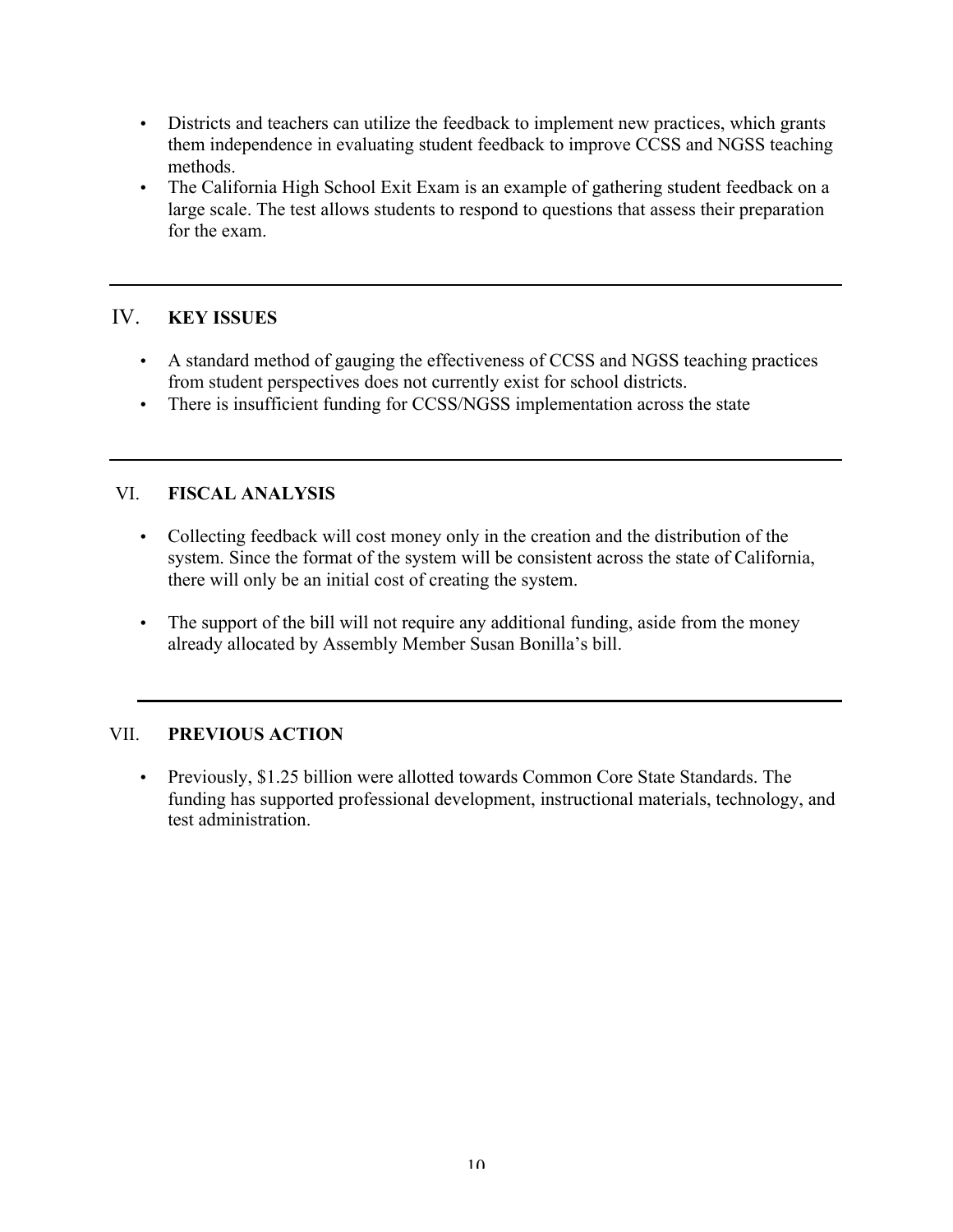| Topic:       | Role of Technology                                                                                         |
|--------------|------------------------------------------------------------------------------------------------------------|
| Presenters:  | Allex Weil, Archbishop Mitty High School; Gina Wu, Rio Americano High School; Justin Sung,                 |
|              | Sage Hill High School                                                                                      |
| Facilitator: | Isha Patel, University of California, Berkeley                                                             |
|              | Group Members: Brian Chau, Bolsa Grande High School, Westminister; Celine Jo, Troy High School, Fullerton; |
|              | Bridget Lee, West Ranch High School, Stevenson Ranch; Jachai O'Guinn, Dewey Academy,                       |
|              | Oakland; Rachel Orosco, Excelsior Charter School, Victorville; Lindsey Osburn, Excelsior                   |
|              | Charter School, Victorville; Sean Wang, Troy High School, Fullerton                                        |

## I. **PRIORITY**

The Student Advisory Board on Legislation in Education, a program of the California Association of Student Councils, establishes that the California public school system should place emphasis on computer proficiency in grades K-12.

## II. **RECOMMENDED LEGISLATIVE ACTION**

The Student Advisory Board recommends that the legislature:

- 1. Require the Instructional Quality Commission, along with the Department of Education, to develop a computer proficiency curriculum, which schools will be advised to adopt. The Instructional Quality Commission would establish a Computer Proficiency Advisory Committee in order to assist with the formation of standards for this curriculum.
- 2. Implement teacher training programs for current teachers in the California public school system that align with the computer proficiency curriculum introduced by the Instructional Quality Commission.

\_\_\_\_\_\_\_\_\_\_\_\_\_\_\_\_\_\_\_\_\_\_\_\_\_\_\_\_\_\_\_\_\_\_\_\_\_\_\_\_\_\_\_\_\_\_\_\_\_\_\_\_\_\_\_\_\_\_\_\_\_\_\_\_\_\_\_\_\_\_\_

## III. **PROVEN RESULTS AND RATIONALE**

- With the ever-growing presence of technology in various fields of study, the California public school system should adopt standards for computer proficiency. Currently, many districts do not have any related requirements for graduation, while others have implemented computer proficiency curriculum. For example, La Canada Unified School District (LAUSD), recognized as one of the top-scoring school districts, enforces the integration of computer and peripherals.
- The top 15 public schools in the U.S. have advanced technological learning standards. The implementation of computer proficiency curriculum in more districts would help to narrow the achievement gap in California public schools. Because computer proficiency is necessary in preparing students for their future careers, students who are not provided the adequate skills from grade school may be at a disadvantage compared to the rest.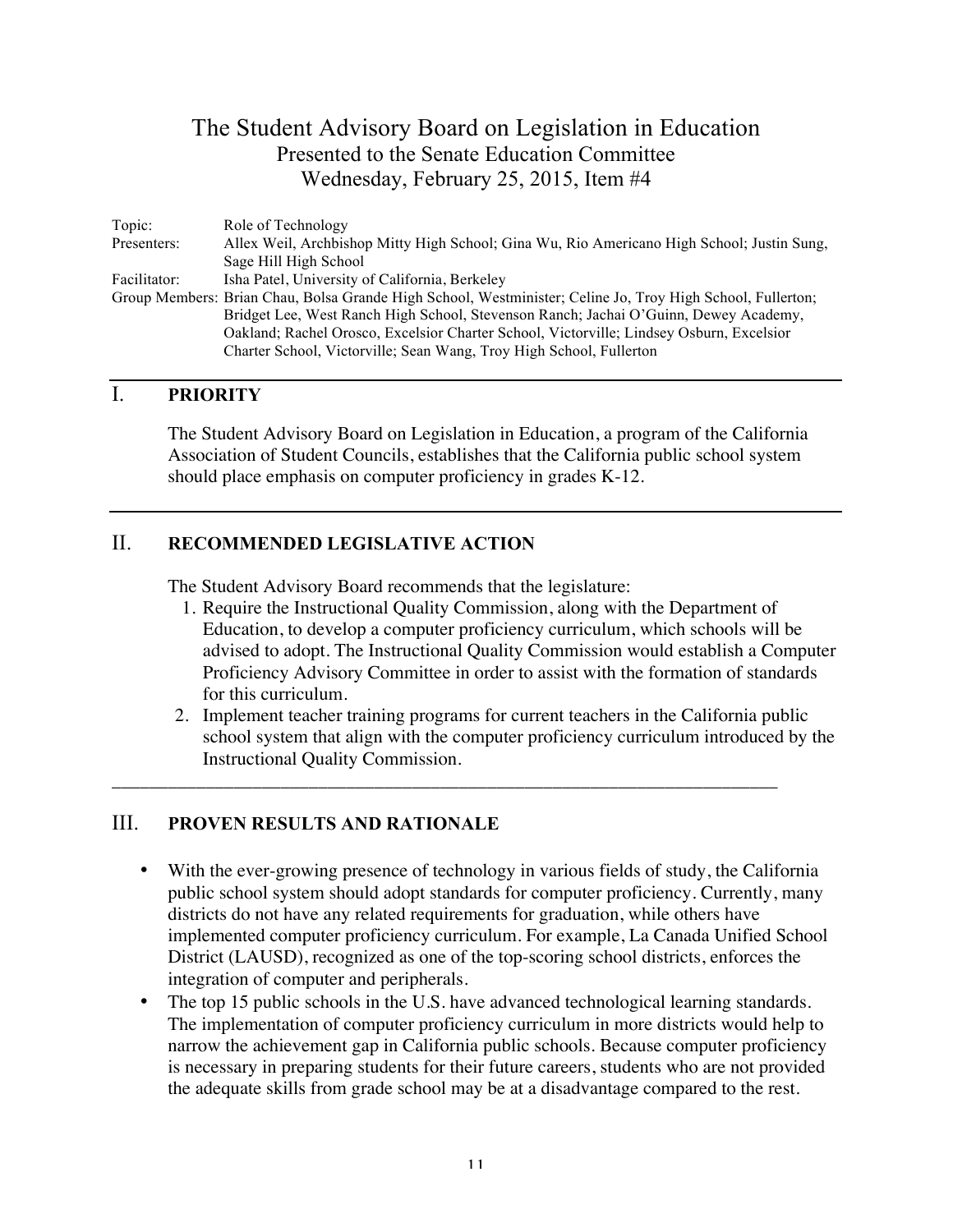- This bill would aid the effective implementation of AB 1539, a bill introduced in 2014 that directs attention towards computer programming. For students to learn more advanced topics in computer science, they must first be knowledgeable in basic computer usage.
- Furthermore, teachers must be expected to know the curriculum to deliver these skills to their students. Because the California Basic Educational Skills Test, a teacher accreditation exam, does not adequately test the skills required to competently teach computer proficiency, teacher training programs are necessary to ensure that teachers have the background to implement the curriculum. This will ensure that students can learn the foundations of computer usage at an early age and carry these skills with them for future professional endeavors.

- Despite the fact that students are exposed to forms of technology such as phones and tablets, many students today do not have the computer proficiency necessary for their future careers.
- The California Public School system does not currently require or mandate computer proficiency curriculum from K-12.
- Not all K-12 teachers possess the technological skills to teach computer proficiency curriculum in public schools.

## VII. **FISCAL ANALYSIS**

We recognize that the Smarter Balanced Assessment Consortium (SBAC) is allocating money for technology infrastructure and will provide resources needed to teach and implement the computer proficiency curriculum. There will be a cost incurred for the implementation of teacher training programs, covered by a one-time funding.

## VIII. **PREVIOUS ACTION**

At Student Advisory Board on Education (SABE) 2014, students presented a similar proposal regarding implementation of computer proficiency curriculum.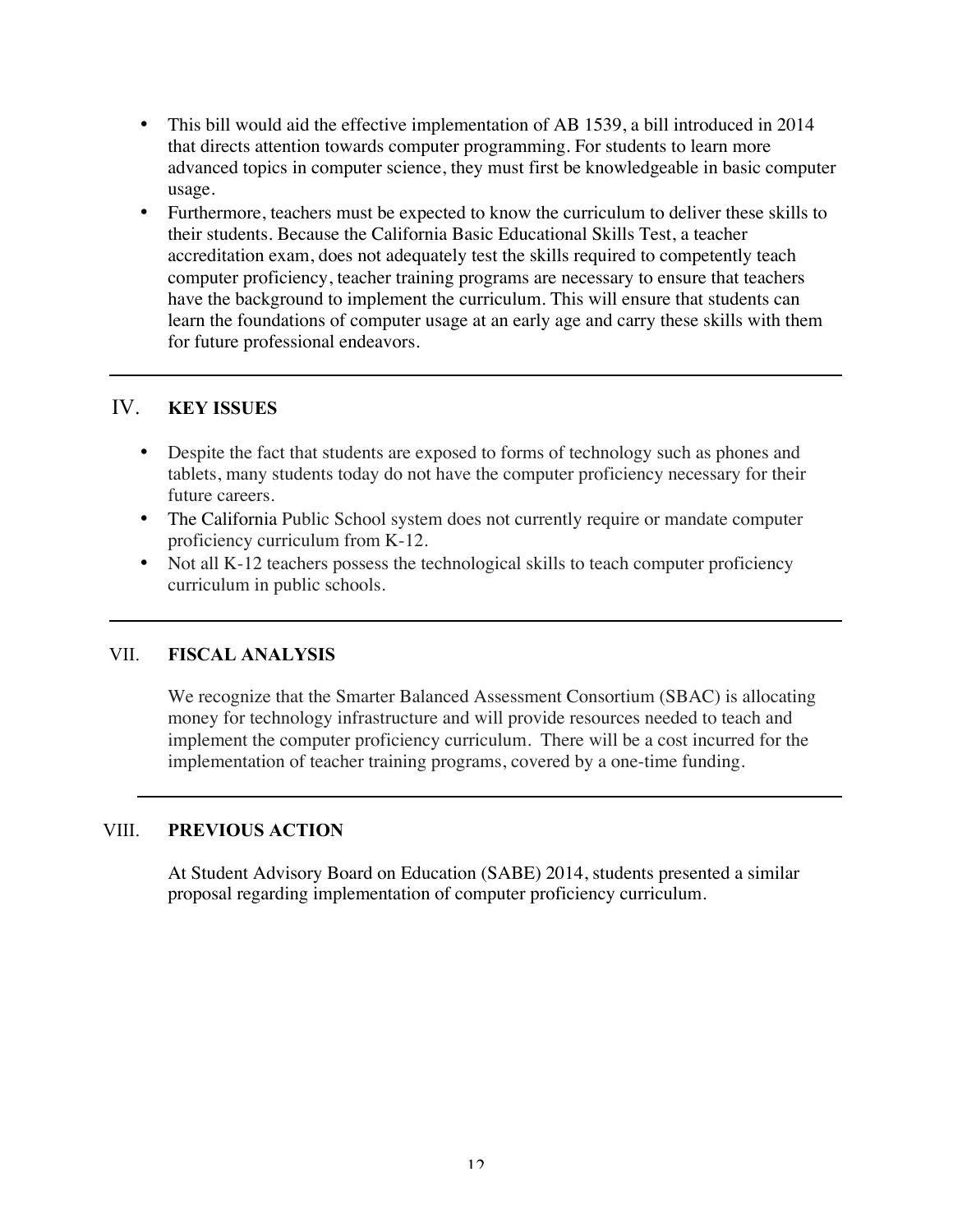| Topic:       | Academic Performance Index                                                                          |
|--------------|-----------------------------------------------------------------------------------------------------|
| Presenters:  | Michael Moon, Diamond Bar High School, Diamond Bar; Olivia Nouriani, South Pasadena High            |
|              | School, South Pasadena; Elitza Todorova, San Marcos High School, San Diego                          |
| Facilitator: | Heather Vaughan, University of California Los Angeles                                               |
|              | Group Members: Emma Boggs, Oakdale High School, Oakdale; Tia Goldberg, Cardinal Newman High School, |
|              | Santa Rosa; Ji Woo Kim, Cerritos High School, Cerritos; Michelle Min, Sage Hills School,            |
|              | Newport Coast; Alexis Sanchez, Excelsior Charter School, Victorville; Sinduja Vaidhyanathan,        |
|              | Mira Loma High School, Folsom; Vivian Yang, Mira Loma High School, Folsom                           |

## I. **PRIORITY**

The Student Advisory Board on Legislation in Education, a program of the California Association of Student Councils, establishes holistic evaluation of schools as a priority.

## II. **RECOMMENDED LEGISLATIVE ACTION**

The Student Advisory Board recommends that the legislature edit the Academic Performance Index to also include the following prioritized factors:

- 1. Staff; this is defined as the
	- a. number of staff development days,
	- b. student to teacher ratio,
	- c. average class size,
	- d. percentage of fully credentialed teachers,
	- e. availability of academic counselors and support services;
- 2. Curriculum; this is defined as the
	- a. percentage of students completing University of California A-G requirements,
	- b. number of Advanced Placement classes offered,
	- c. number of elective classes offered,
	- d. presence of Career Technology Education;
- 3. Resources; this is defined as the
	- a. spending per pupil,
	- b. percentage of materials in good condition,
	- c. availability of textbooks in good condition,
	- d. safety, cleanliness, and adequacy of school facilities;
- 4. Rates; this is defined as the
	- a. drop out and graduation rates,
	- b. suspension and expulsion rates.

## III. **PROVEN RESULTS AND RATIONALE**

\_\_\_\_\_\_\_\_\_\_\_\_\_\_\_\_\_\_\_\_\_\_\_\_\_\_\_\_\_\_\_\_\_\_\_\_\_\_\_\_\_\_\_\_\_\_\_\_\_\_\_\_\_\_\_\_\_\_\_\_\_\_\_\_\_\_\_\_\_\_\_\_\_\_\_\_\_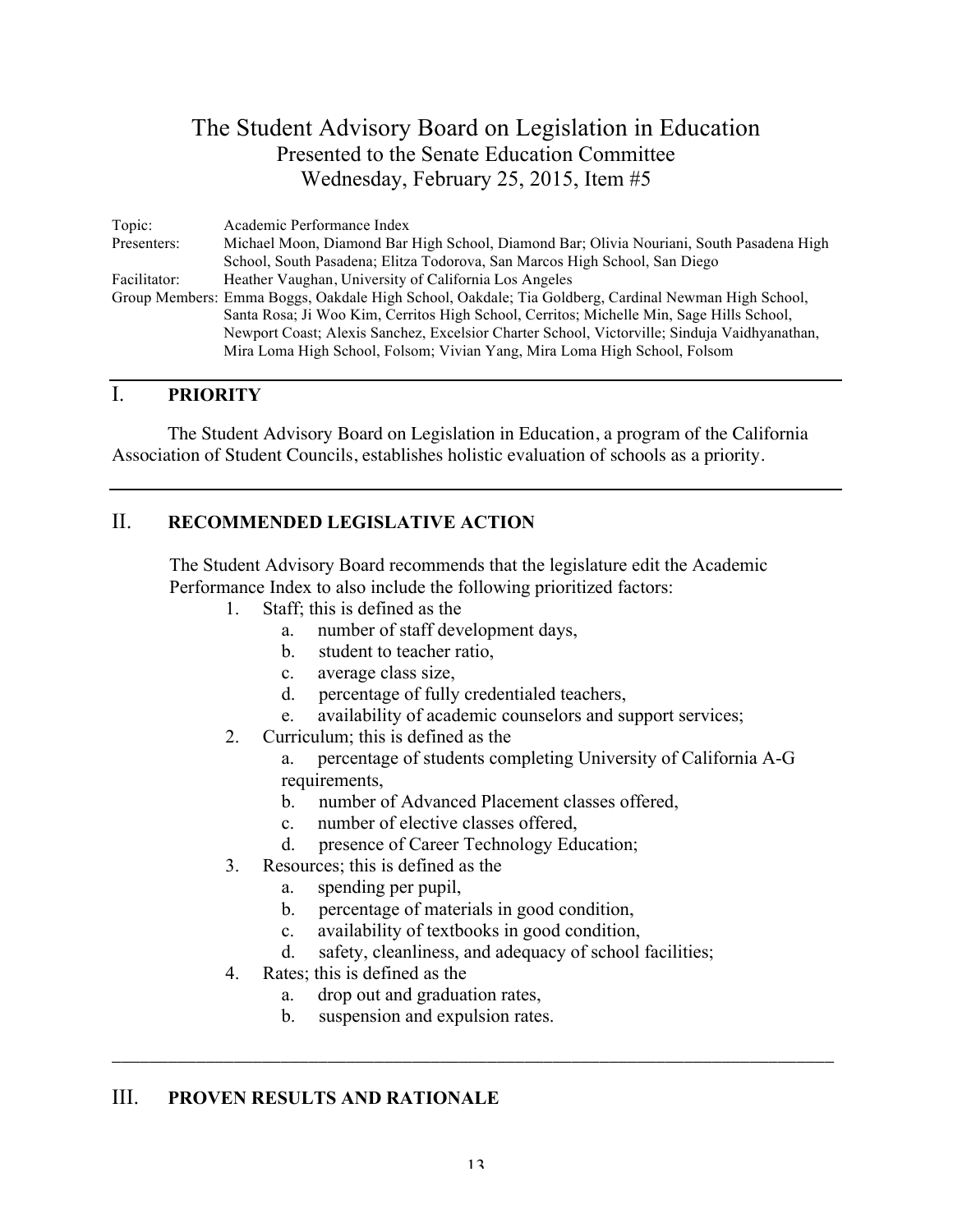- Staff and faculty factors should be weighed most heavily because teachers are the fulcrums of schools. In Malcolm Gladwell's *David and Goliath*, Gladwell reports that medium sized classes are more productive than larger classes. After analyzing surveys, he argued that the class size that fosters the best student learning is between 18 to 21 students. Furthermore, studies discussed in Amanda Ripley's novel *The Smartest Kids in the World* have shown that some countries, which spend less money on education per student than the United States, have more successful education systems because they stress the importance and quality of their teachers. Textbooks do not define student success or motivation to learn, and therefore do not define the success of a school. Because teachers motivate just as much as teach their students, a school's academic success depends mostly on the quality of their teachers.
- Curriculum is the next most important factor in determining the success of a school, as schools must prepare their students for college and the workforce. With a wide range of Advanced Placement classes, elective courses, and career technology classes, students can challenge themselves and focus on fields that interest them. They can get a head start on areas of future study and skills for their future careers. Therefore, this factor will assess how well a school prepares students for their future by measuring the number of academic opportunities they have. It will also evaluate the number of students who complete the University of California's A-G requirements, a reflection of the students who take advantage of these opportunities. It is, however, less crucial than the factor of faculty and staff because great classes without qualified teachers are useless.
- Rates of graduation, suspension, and expulsion should be the third most important factor in a school's API score. Suspension and expulsion are ineffective methods of discipline, according to research from Duke University. It does not make sense to punish students by taking away their opportunity to learn. Suspension and expulsion give administrators the option to overlook the root problem of student misbehavior, rather than address them directly. Additionally, graduation and drop out rates, though significant indicators of educational excellence, are only one of many factors that should contribute to a school's API score. These rates should be a tertiary factor because they are an indirect representation of school quality, in contrast with the direct correlation between a school's quality and the effectiveness of its staff and faculty.
- The fourth and final factor in determining an API score should be the resources and facilities of a school. Although a school's facilities and materials are important, they are not mandatory for its success. The National Association for the Education of Young Children (1991) stated that the quality of materials and facilities affects the students' level of involvement and the interaction between individuals. Although resources and facilities affect the atmosphere of a school, this atmosphere may also be influenced by external factors out of a school's control. This category should not carry as much weight as the previous three, but should still be considered.

• The API score is not a holistic evaluation of school quality.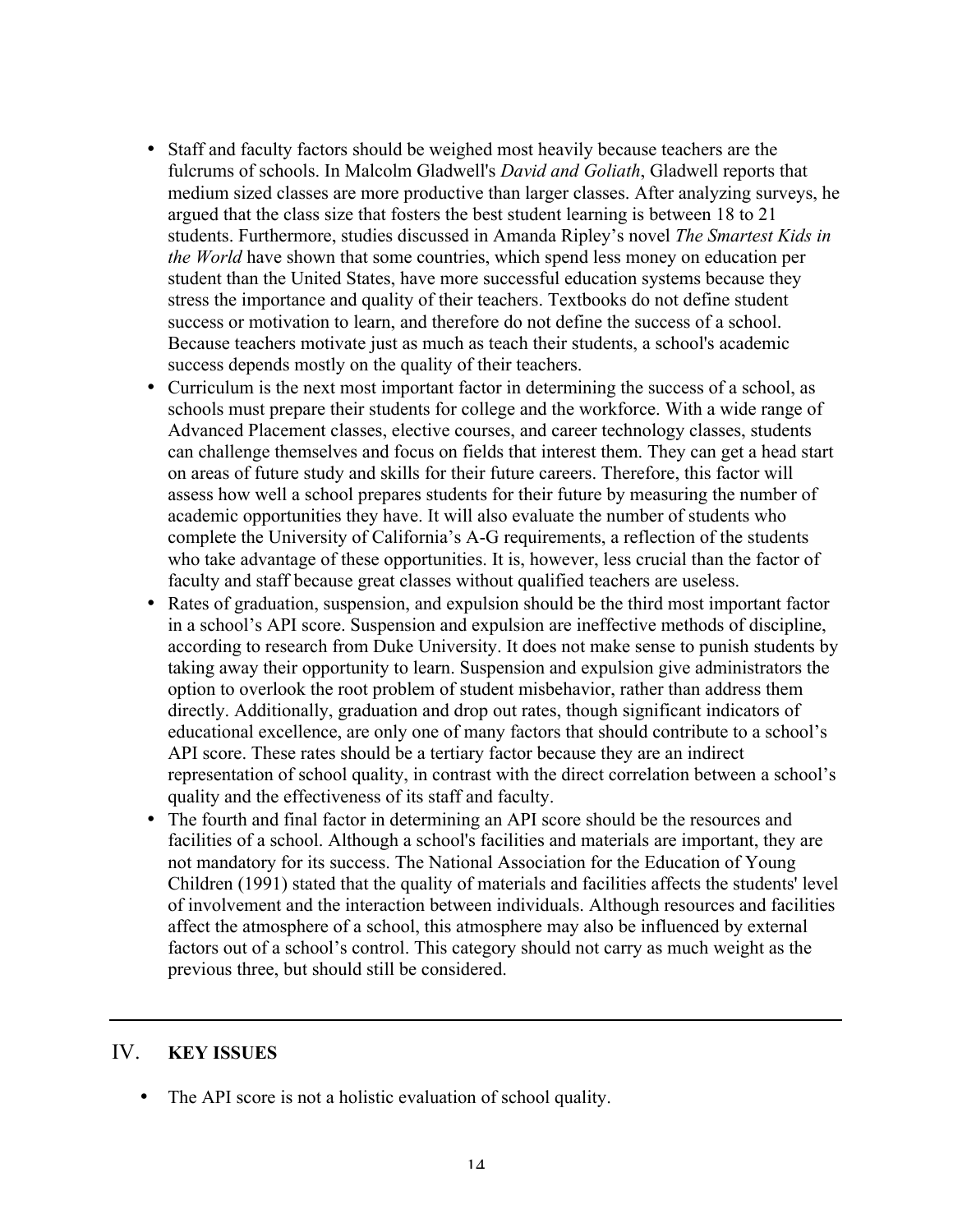• A school's standardized test scores, the majority factor of a school's API score, do not accurately reflect its high performance.

#### VIII. **FISCAL ANALYSIS**

Because new factors are recommended to be assessed through pre-existing SARC data and LCAP data, there will be minimal to no additional costs for data collection. The Department of Education will incur other minimal costs in wages for time spent writing a program that evaluates and synthesizes data from schools.

#### IX. **PREVIOUS ACTION**

- Public Schools Accountability Act (PSAA) is a landmark state law passed in 1999 that created a new academic accountability system for kindergarten through grade twelve public education in California. California's comprehensive accountability system monitors the academic achievement of all the state's public schools, including charter schools, and local education agencies that serve students in kindergarten through grader twelve. The API is a major component of the law.
- SB 219 (Steinberg) was passed in 2007 as a measure to factor in dropout rates for the API. Because there was no previous standard for dropout rates, it deterred schools from letting poorly performing students drop out to increase their API score.
- SB 1458 (Steinberg) passed in 2012 calls for measures in addition to academic assessments to be include in California's Academic Performance Index (API). The new API requires the inclusion of graduation rates and has the potential to include factors aimed at measuring college and career readiness, thus relying less on student achievement on standardized tests. Furthermore, this bill evaluates the API standards on 60% standardized testing and 40% qualitative data
- The 2013 -2014 Budget Act provides \$2.1 billion for school districts and charter schools and \$32 million for County Offices of Education (COEs) to support the first year implementation of the Local Control Funding Formula (LCFF), and as a part of LCFF, a three year Local Control Accountability Plan (LCAP) is updated annually.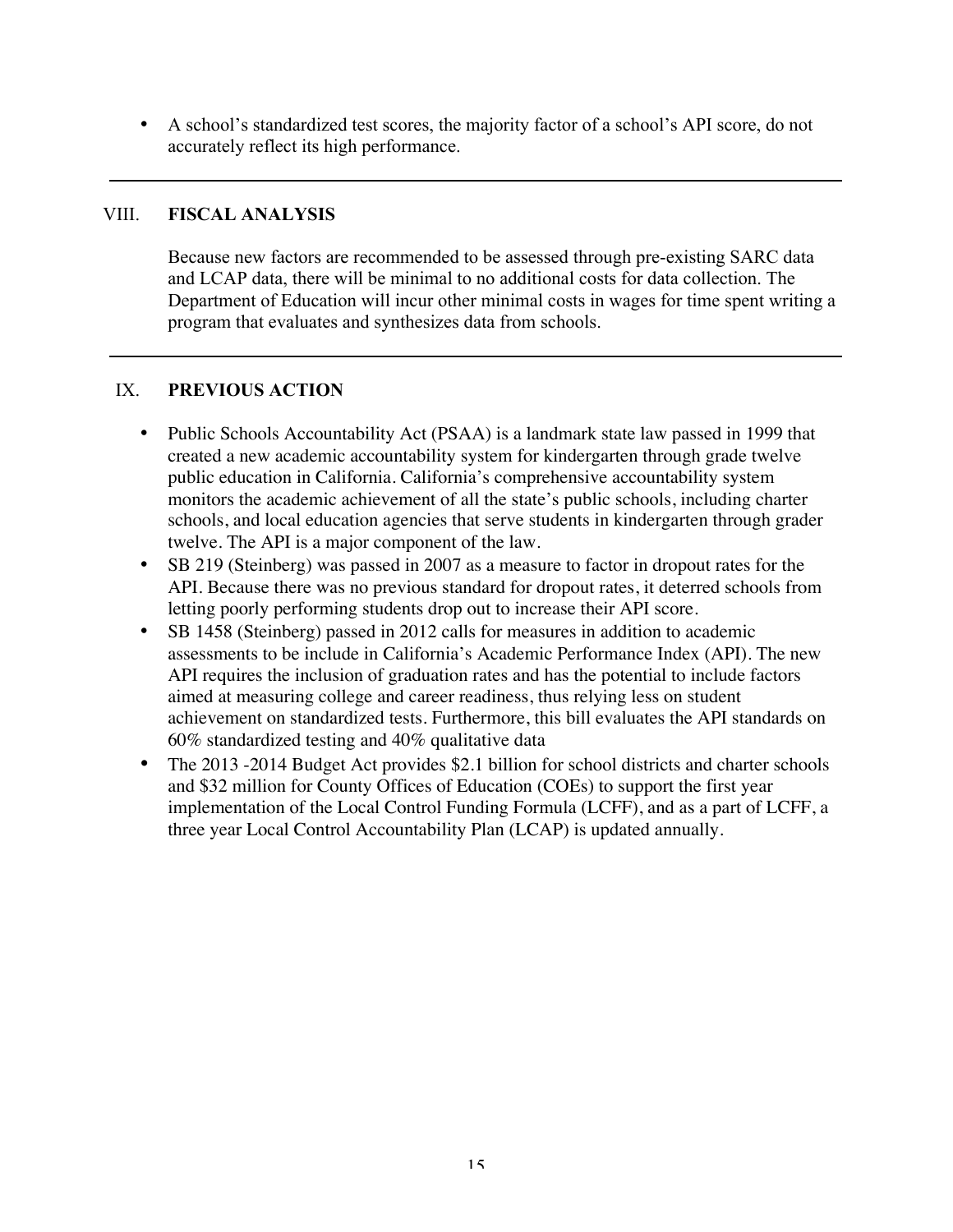## The Student Advisory Board on Legislation in Education Wednesday, February 25, 2015, Item #6

Topic: Student Voice on the Instructional Quality Commission Shawn Ahdout, Beverly Hills High School, Beverly Hills; Justin Ingram, Bellarmine College Preparatory, San Jose

#### I. **PRIORITY**

The Student Advisory Board on Legislation in Education, a program of the California Association of Student Councils, proposes the addition of two student members to the Instructional Quality Commission.

## II. **RECOMMENDED LEGISLATIVE ACTION**

The Student Advisory Board recommends that members of the legislature

- 3. Co-author the bill proposed by Assembly Member Ed Chau to add two students to the Instructional Quality Commission
- 4. Support the bill proposed by Assembly Member Chau when voting

## III. **PROVEN RESULTS AND RATIONALE**

- The student members on the California State Board of Education, and the State Boards of Education of other states, help represent student opinions to their respective Boards.
- Local district Boards of Education utilize student members to solicit student opinion on policies.
- The California State Board of Education utilizes a student member on the Child Nutrition Advisory Council
- Adding student members to the IQC will allow students to have an effect on both how and what they are taught
- Students are the main stakeholders in the education system, and deserve to have their voices heard
- Students can provide a unique perspective on issues that directly affect them

## IV. **KEY ISSUES**

- Students have a very limited role in determining their curriculum and instructional materials
- Sometimes it is difficult for adults and educational professionals to completely understand how students are affected by curriculum and instructional materials

## V. **FISCAL ANALYSIS**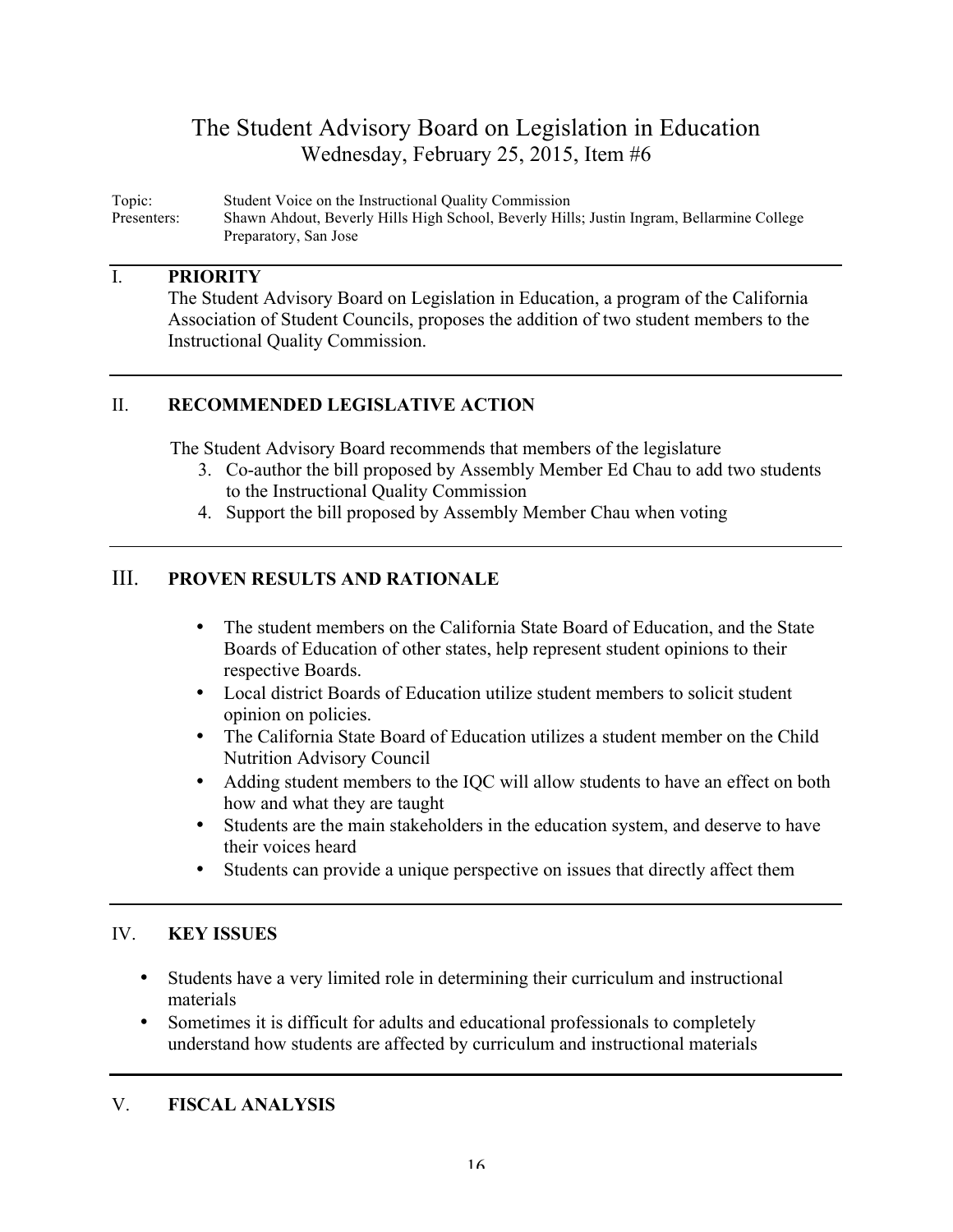The only costs that may be incurred as a result of the addition of student members to the Instructional Quality Commission is their transportation to and from meetings.

## VI. **PREVIOUS ACTION**

### *Current legislative action*

- Assembly Member Ed Chau has introduced a bill that would add two students to the Instructional Quality Commission that is sponsored both by ACSA and CASC *Student/CASC action*
	- At the 2014 SABE (presentation to the California State Board of Education), students proposed to add two students to the Instructional Quality Commission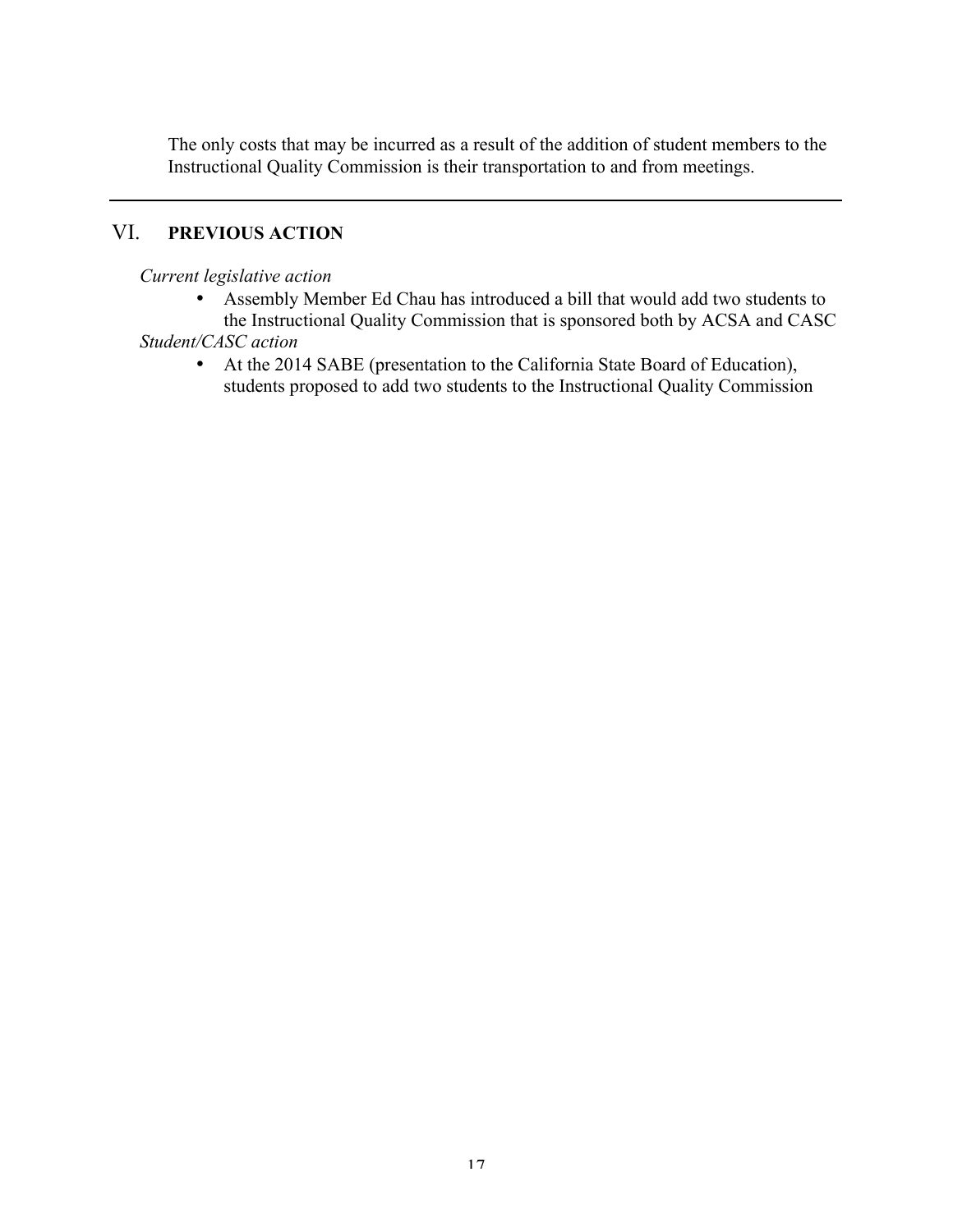#### **ARTICLE 3. Instructional Quality Commission [33530 - 33545]**

( Heading of Article 3 amended by Stats. 2012, Ch. 589, Sec. 1. ) **33530**.

a) There is in the state government the Instructional Quality Commission consisting of a Member of the Assembly appointed by the Speaker of the Assembly, a Member of the Senate appointed by the Senate Committee on Rules, one public member appointed by the Speaker of the Assembly, one public member appointed by the Senate Committee on Rules, one public member appointed by the Governor, and 13 public members appointed by the state board upon the recommendation of the Superintendent or the members of the state board.

b) So far as is practical and consistent with the duties assigned to the commission by the state board, at least 7 of the 13 public members appointed by the state board shall be persons, who because they have taught, written, or lectured on the subject matter fields specified in Section 33533, in the course of public or private employment, have become recognized authorities or experienced practitioners in those fields. The state board shall make its appointments to ensure that, at any one time, at least seven of the public members shall be current classroom teachers, or mentor teachers, or both assigned to teach kindergarten or any of grades 1 to 12, inclusive.

c) Notwithstanding the requirement that seven of the public members shall be current classroom teachers or mentor teachers, current members of the commission who were appointed on or before December 31, 1989, shall be allowed to complete their terms.

18